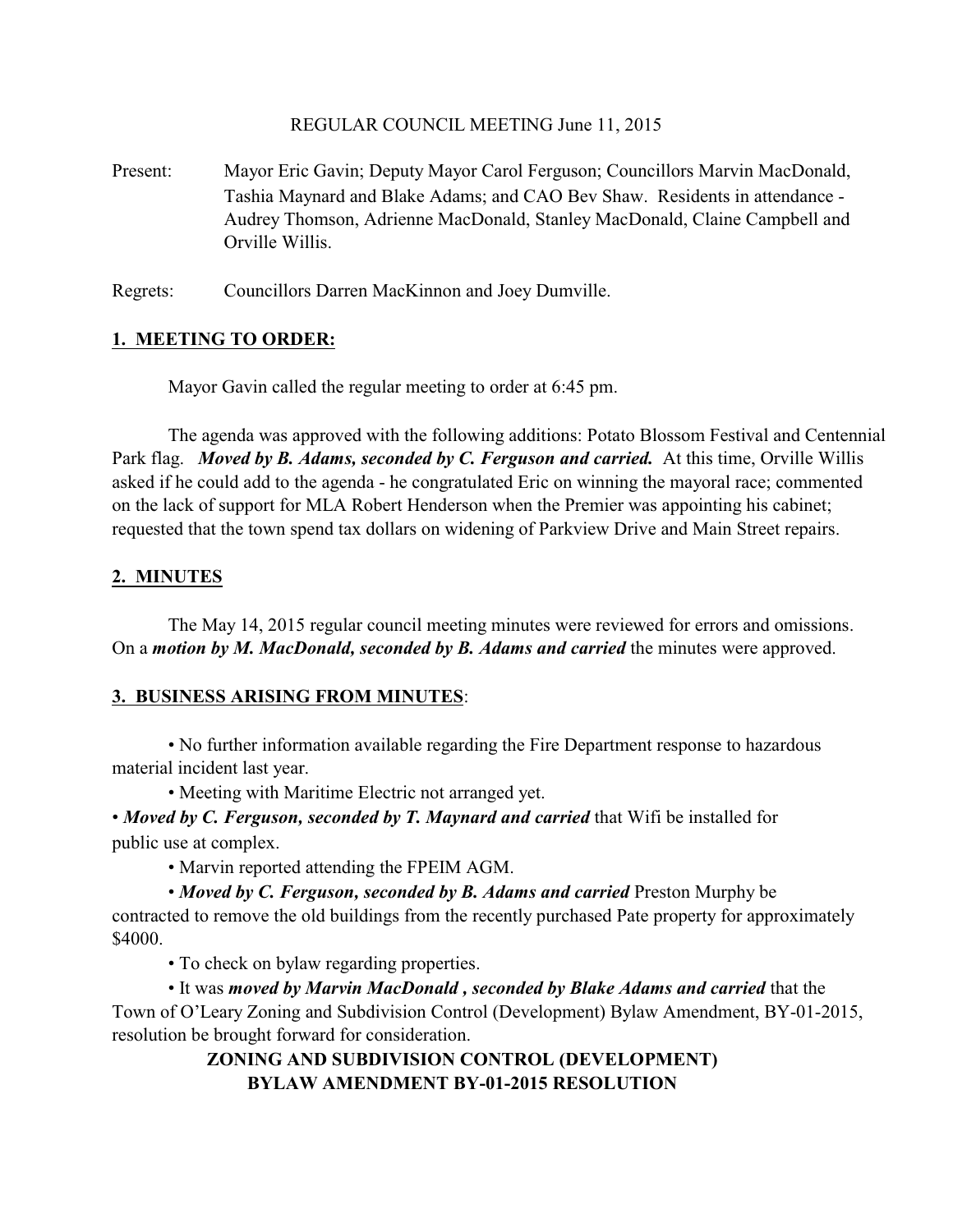WHEREAS an application has been made by Springfield West Gospel Hall for PID # 40337 located at 368 Main Street to amend the Zoning Map of the Town of O'Leary Zoning and Subdivision Control (Development) Bylaw from Two Family Residential (R2) to Public Service and Institutional (PSI);

AND WHEREAS in accordance with Section 19 of the Zoning and Subdivision Control (Development) Bylaw for the Town of O'Leary, Council may amend the Zoning and Subdivision Control (Development) Bylaw to ensure:

- Conformity with the Official Plan;
- Suitability of the site for the proposed development;
- Compatibility of the proposed development with surrounding land uses, included both existing and projected uses;
- Adequate assessment of the desirability for the proposal.

AND WHEREAS approval of the amendment has been recommended by Planning Board;

BE IT RESOLVED that Zoning and Subdivision Control (Development) Bylaw Amendment BY-01- 2015, a bylaw to amend the Zoning and Subdivision Control (Development) Bylaw for the Town of O'Leary, be hereby read a first time.

It was *moved by Blake Adams , seconded by Carol Ferguson, and carried* that the first reading of Town of O'Leary Zoning and Subdivision Control (Development) Bylaw Amendment BY-01-2015 be approved.

• Council commented that the gardens and flower beds are looking good.

• Letter sent to business association regarding the cost for installing banners. ORBA to meet on June  $16<sup>th</sup>$ . To check with Darren on whether he can attend or not and get a replacement if not.

• Updated Council on progress in New Horizons grant application for O'Leary history.

# **4. FINANCIAL BUSINESS:**

May 2015 revenue for general \$79,396.42 plus \$150,000 loan proceeds, expenses for general \$202,770.00; Bank balance at the end of May 2015 - general \$62,681.96. May 2015 revenue for sewer \$1,704.47; expenses \$2,744.35 and bank balance at the end of May 2015 \$31,063.43. It was *moved by B. Adams, seconded by T. Maynard and carried* that financial report for May, 2015 be approved.

Budget update to May 31, 2015 was circulated to Council.

## **5. NEW BUSINESS**

*1. Mayor's report* - nothing to report.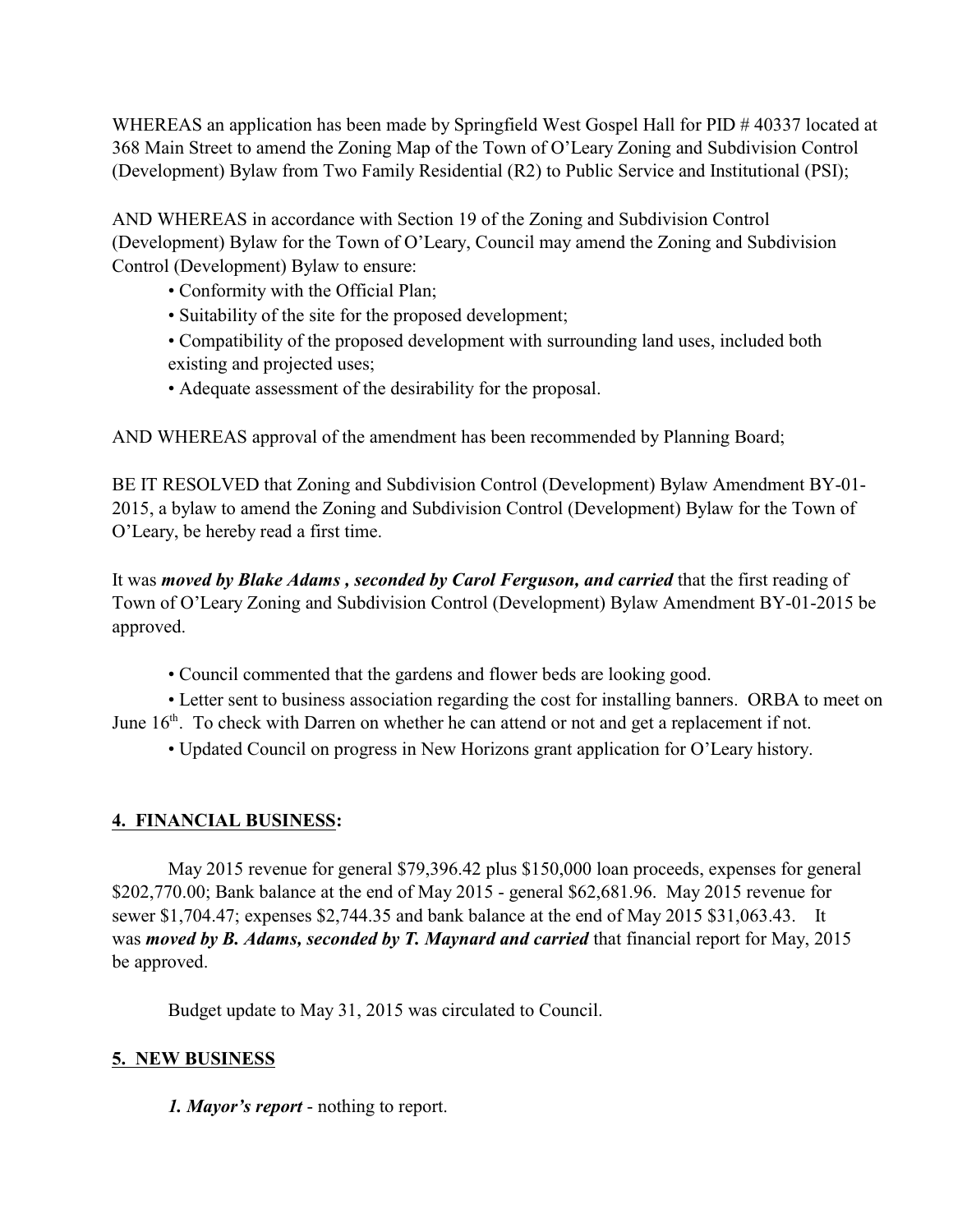### 2. *Administrator's report*

Bev reported that election went well with 193 voter turnout. Provincial signage department made recommendations on Town's signage bylaw. New Horizons grant for Sunshine Seniors to include funds to install heat pumps in complex hallway. High spaces and platform training completed by staff. Bev's overtime at 55.5 hours and Dale's 126.5 hours.

## *3. Reports from Departments*

*Fire Protection* - Marvin stated that Chief's report not available.

*Development & Tourism* - Blake reported speaking with professionals on development issues and plans for Pate property.

*Recreation -* Jeff's report circulated. Highlights include update on Senior Womens Championships, successful 100 km yard sale and ball hockey season, summer sports and day camp.

*Sanitation -* Eric reported that two new sewer laterals required, one for ADIC and the other at the CN Station. Total cost approximately \$33,000. *Moved by M. MacDonald, seconded by T. Maynard and carried* that another quote be obtained (has already been requested) and that lesser one be accepted for replacement of lateral lines. (To check on whether gas tax funds could be used for these projects.)

*Police -* RCMP report circulated to Council. Noted that musical ride was a huge success.

*Streets & Sidewalks* - Council discussed priority list for the Province and agreed a letter to be sent to Province indicating that Main Street is our priority not Royal Avenue and that widening of Parkview Drive would greatly increase safety.

4. Appointment of Returning Officer and Poll Clerk - not required as Tashia Maynard was elected by acclamation.

5. *Pate land survey -* Estimates for survey were circulated to Council. It was agreed to not conduct survey now but wait until we have subdivision plan and do the entire survey at that time. Noted that part of Pate property, now owned by Town, is not within Town boundaries. To commence boundary expansion process in the fall.

*6. BNS resolution* - *Moved by M. MacDonald, seconded by T. Maynard and carried* that Scotiabank resolution be signed authorizing \$120,000 operating credit for the Town and indicating that signing authority required CAO signature with one of the following: Mayor Eric Gavin, Deputy Mayor Carol Ferguson and Councillor Blake Adams.

*7. Summer meetings - Moved by B. Adams, seconded by C. Ferguson and carried* that Council meetings not be held in July and August except for special meetings if necessary.

*8. Town sign -* A drawing was presented which had been forwarded from Darren. Carol to look at Heritage designs again and we may call a special meeting to decide.

*9. Other business:*